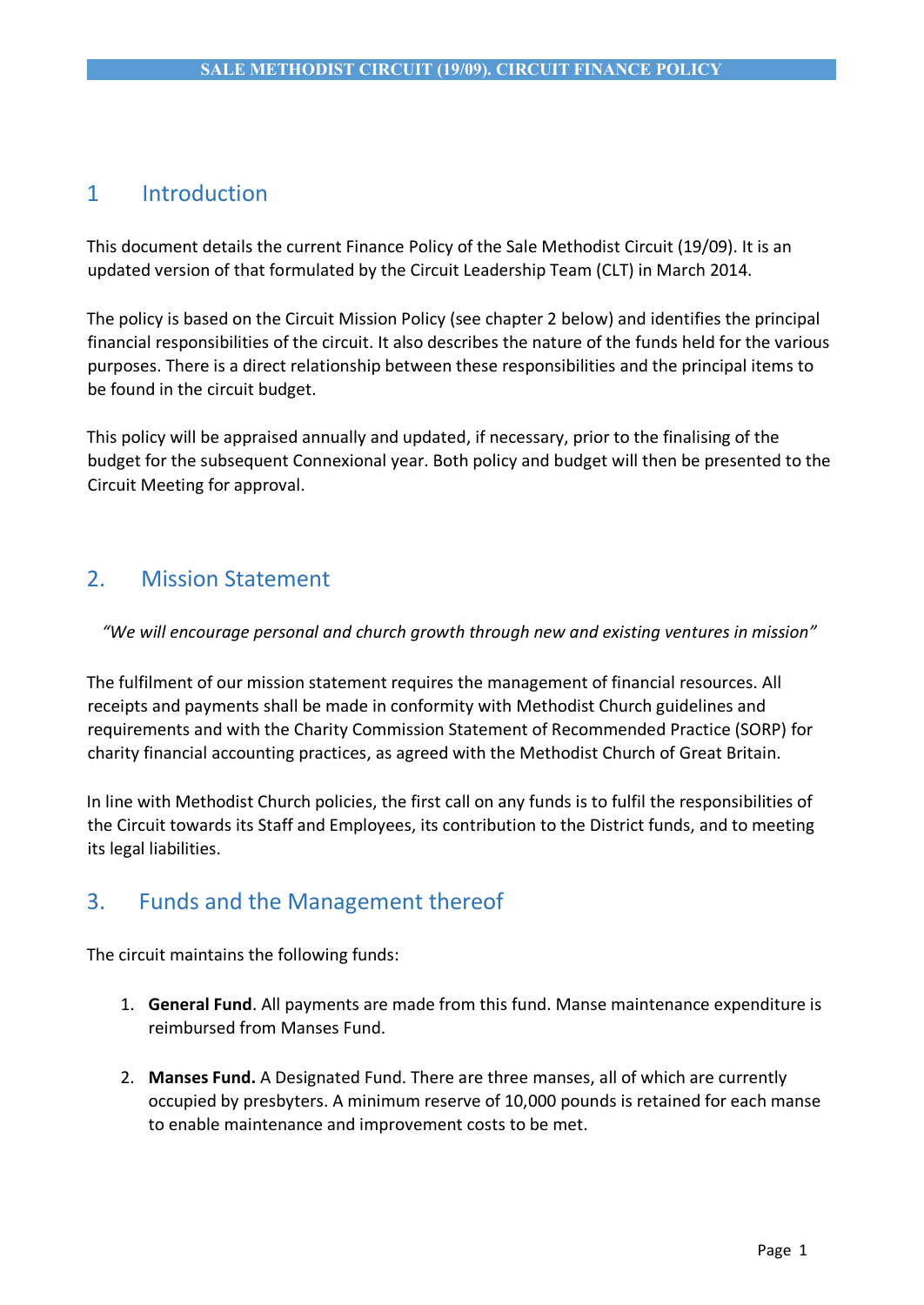- 3. **Training in Ministry Fund**. A Designated Fund which is used to contribute towards the cost of training events within the Circuit or attendance at external training events. This fund will provide for churches, Local Preachers and Worship Leaders to be supplied with a copy of the Prayer Handbook annually. Local Preachers and Worship Leaders may also apply for support towards an annual Subscription to Roots for Worship or two theology/worship resource books per year.
- 4. **Development in Ministry Fund.** A Designated Fund. The purpose of this fund is to support small mission and ministry programmes within the Circuit and Churches.
- 5. **Quinquennial Inspection Fund.** A Designated Fund that is used to pay for Quinquennial inspections of buildings managed directly by the circuit. The Annual budget allocation is the mean average of 5 years of projected expenditure.
- 6. **Removals Fund**. A Designated Fund that is used to pay for the removals costs of ministers. The Annual budget allocation is the mean average of 5 years of projected expenditure.
- 7. **Relocation Allowance Fund.** A Designated Fund that is used to pay relocation costs up to a maximum of £600 to an incoming presbyter as stipulated by the Methodist Connexion. Payments made must be within HMRC approved expenditure guidelines and be supported by proof of expenditure. The Annual budget allocation is the mean average of 5 years of projected expenditure.
- 8. **Mission and Evangelism Fund.** This designated fund was established from surplus rental funds and is used to provide funds for larger mission projects whether initiated by an individual Church or the Circuit. Applications are made to Circuit Leadership Team in the first instance with final approval from the Circuit Meeting.

# 4 Budget Allocations

The Sale Methodist Circuit budgets expenditure based on our mission statement detailed in (2) above. This will necessarily include the costs of running the circuit and on maintaining property In accordance with guidance as issued by the Methodist Church Property Office.

## **Budget Headings:**

**Stipends, Salaries and Travel***.* To cover Stipends, Salaries, NIC, Pensions, Circuit Travel and Lay employee allowance (thereby meeting staff and employee costs).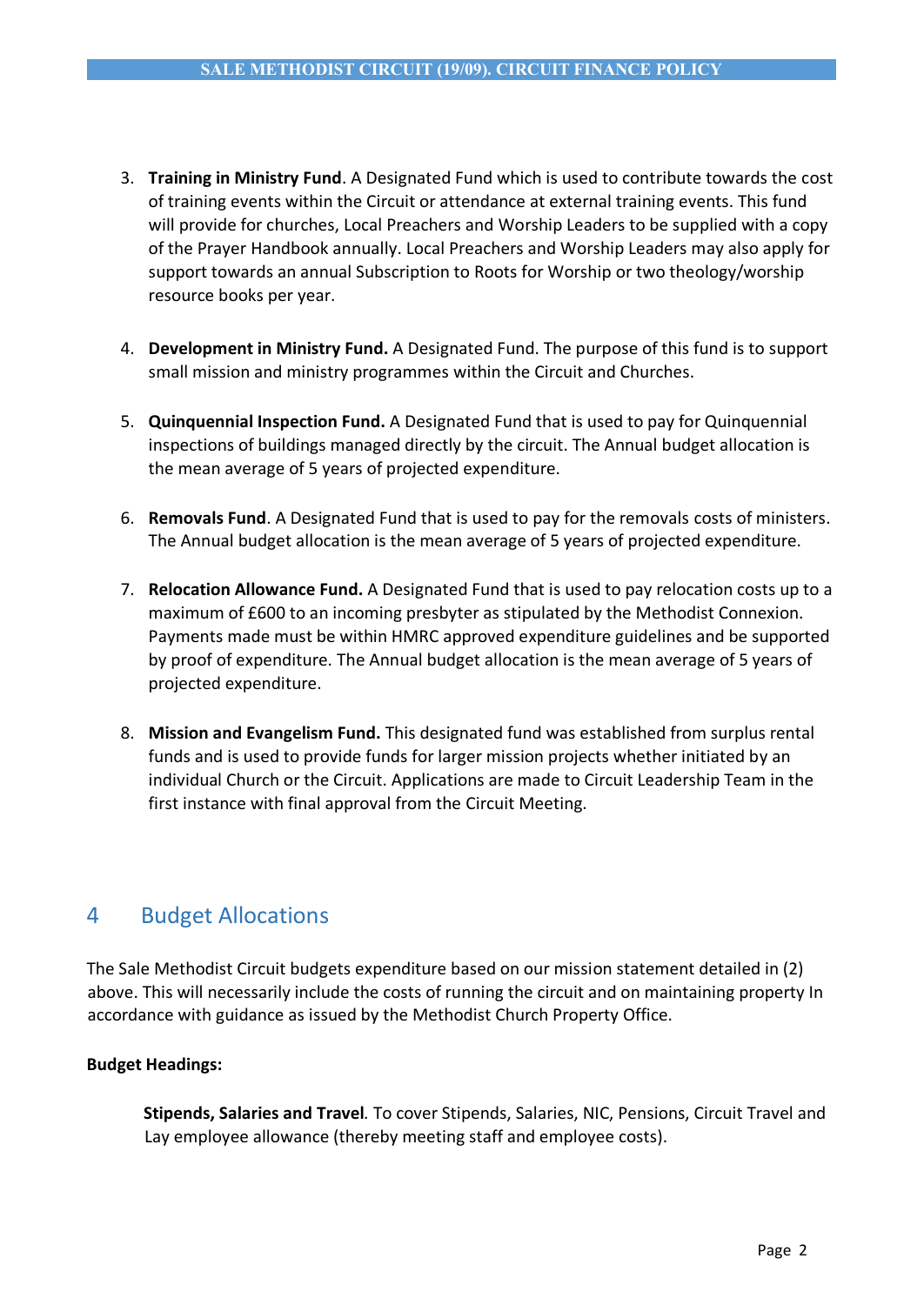**Administration.** To cover office administration costs such as telephone, printing and publications, provision of computers to lay employees, postage, stationery, ink and website maintenance.

**Manse Cost.** To cover Council Tax, Water Rates, Insurance, Repairs and Renewals. Note that a portion of the budget allocation remains in General Funds to cover Council tax, water Rates and Insurance, the remainder is set aside in the Manses Fund to fund major repairs.

**District**. To meet our District assessment. Amount set according to District formula.

**Grants and Donations**. The circuit will make a grant of £5000 spread over 3 years to Christians against Poverty commencing in 2019.

**Training in Ministry**. To cover the costs via the designated fund.

**Development of Ministry**. To cover the costs via the designated fund.

#### **Other Payments**

Quinquennial Inspection Fund Supernumeraries Fees (Preaching) Removals Relocation allowance Safeguarding

#### **Income from Interest and investments.**

**Other Receipts** 

Bowling Club.

**Receipts from Lock Lane.** Any balance from this income will be added annually to the Circuit Mission and Evangelism Fund (See section 3.8).

## 5. Other Related Policies

5.1 Living Wage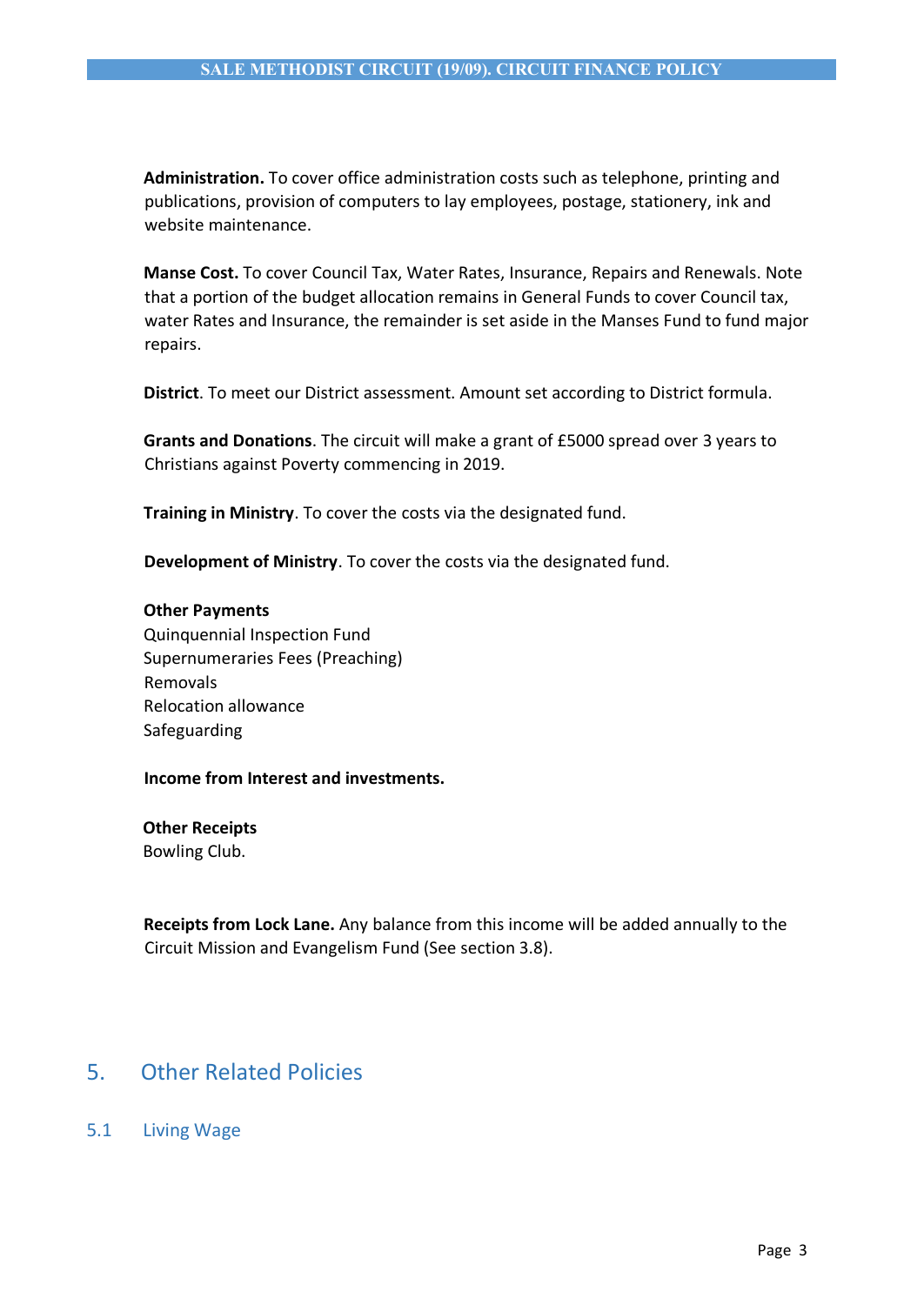The Circuit and churches will pay staff the Ethical Living Wage as recommended by the Methodist Church.

## 5.2 Computer Equipment

The circuit resources its operation by budgeting for appropriate office equipment for the circuit administrator and/or other lay staff. This sum is identified in the budget and is set aside as a designated reserve to be called upon as and when required. Presbyters receive a grant annually towards cost of upgrading computers and software. In September 2017 this was incorporated into the annual stipend.

## 5.3 Unused Funds

.

For some funds, where there is a specific line of expenditure within the budget, balances will be carried forward if the sums raised are not spent. This will apply to Manses, Development, Training, Safeguarding, Quinquennial, Removals, Relocation and Lay computers balances. Other under spends (if any) will be consolidated into the general reserves. Lock Lane Rental surplus will be added to the Circuit Grants Fund (see 3.8)

# 6. Authorisations for Expenditure

### **General Fund**.

Payments for which there is a specific line of expenditure within the budget will be made by the treasurer provided that the amount is within the agreed budget limit. Extraordinary payments will be referred to the Circuit Leadership Team for authorisation.

### **Manses Fund**

Payments up to £1000 will be authorised by the Manses Team and made by the treasurer. Larger sums, for major works, will be approved by the Circuit Leadership Team in conjunction with the Circuit Meeting.

## **Grants and Donations Fund**

Circuit Leadership Team and Circuit Meeting

### **Mission and Evangelism Fund**

Circuit Leadership Team and Circuit Meeting

Revised September 2020

Sale Methodist Circuit – Circuit Finance Policy (Revised September 2020)